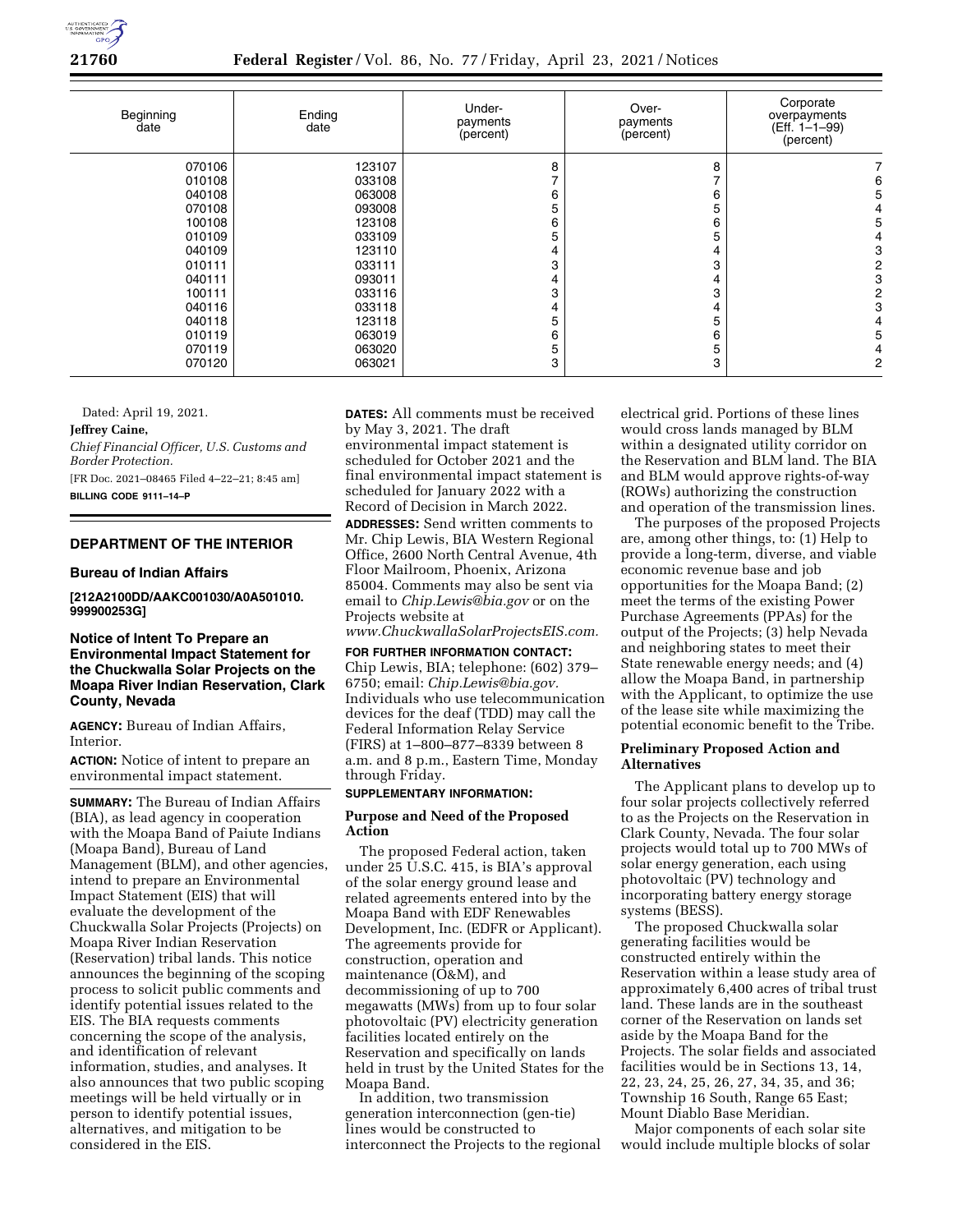PV panels mounted on tracking systems, H-beam or pad mounted inverters, transformers, collection lines, BESS, Projects substation, and O&M facilities. The four separate projects would include: Chuckwalla 1A—a 200 MW project; Chuckwalla 1B—a 50 MW project; Chuckwalla 2—a 200 MW project; and Chuckwalla 3—a 250 MW project.

Chuckwalla 1A and 1B would be built at the same time as the first phase. Chuckwalla 2 and Chuckwalla 3 would be built separately in subsequent phases. Construction of each phase is expected to take approximately 18 to 20 months.

Two gen-tie lines approximately 10 to 12 miles long would interconnect the Projects to the regional electrical grid one to the existing Harry Allen substation and one to the existing Crystal Substation. These lines would be built parallel to one another for most of their length; approximately 4.5 miles would be in the designated utility corridor on the Reservation that is managed by BLM and BLM land.

Access to the Chuckwalla sites would be provided via I–15 to the Valley of Fire Highway to an existing 2.5-mile road on the Reservation paralleling its southern border that would be upgraded as needed. Water for each phase will be needed during construction for dust control and a minimal amount will be needed during operations for administrative/sanitary water use and panel washings. The water supply for the Projects would be leased from the Moapa Band and delivered to the site via temporary water pipeline or by truck.

The Applicant is expected to operate each of the energy facilities for up to 35 years under the terms of the solar leases with the Moapa Band. Each project is expected to be built to meet its corresponding PPA for the output of the Projects.

The EIS will focus on the Proposed Action as described above at the location on the Reservation selected by the Moapa Band. It will evaluate the Proposed Action and the No Action Alternative. Additional viable alternatives may be identified in response to issues raised during the scoping process.

## **Summary of Expected Impacts**

Potential impacts to be addressed in the EIS analysis may include, but would not be limited to, impacts on water resources, biological resources, threatened and endangered species, cultural resources, Native American religious concerns, aesthetics, and traffic. In addition to those resource

topics identified above, Federal, State, and local agencies, along with other stakeholders that may be interested or affected by the BIA's decision on the proposed Projects, are invited to participate in the scoping process to identify additional issues to be addressed.

#### **Anticipated Permits and Authorizations**

In addition to the land lease and ROWs to be approved by BIA and the ROWs to be approved by BLM, the Projects would also require other permits and authorizations. These could include a Utility Environmental Protection Act (UEPA) permit from the Public Utilities Commission of Nevada and/or dust control and special use permits from Clark County.

#### **Schedule for the Decision-Making Process**

The EIS will provide a framework for BIA and BLM to make determinations and to decide whether to take the aforementioned Federal actions. The Records of Decision (RODs) to be issued by the BIA and BLM are currently scheduled for March 2022.

#### **Public Scoping Process**

This notice of intent initiates the scoping process, which guides the development of the EIS. Two public scoping meetings will be conducted either virtually or in person to further describe the Projects and identify potential issues and alternatives to be considered in the EIS. If in person, one public scoping meeting will be held on the Reservation and the other public scoping meeting will be held in Las Vegas, Nevada. If held virtually, the public meetings can be joined online through the Projects website at *[www.ChuckwallaSolarProjectsEIS.com.](http://www.ChuckwallaSolarProjectsEIS.com)*  Those unable to live stream the presentation would be able to access the meeting presentation on the project website and could join by telephone. Additionally, the live presentation will be recorded and made accessible for viewing throughout the scoping period. During either the in-person or virtual meetings, a short presentation will be made and team members will be present to discuss and answer questions. The PowerPoint presentation will be posted to the Projects website and printed copies will be made available at the BLM Las Vegas Field Office and the Moapa River Indian Reservation Tribal Hall prior to the meetings. The dates of the public scoping meetings will be included in notices to be posted in the *Las Vegas Sun, Las Vegas Review-Journal,* and *Moapa Valley Progress* 15 days before the meetings.

Please include your name, return address, and the caption ''EIS, Chuckwalla Solar Projects,'' on the first page of any written comments. You may also submit comments at the public scoping meetings.

## **Request for Identification of Potential Alternatives, Information, and Analyses Relevant to the Proposed Action**

Interested parties are invited to identify potential alternatives, issues to be analyzed, mitigation measures, and other information to be considered in the EIS.

## **Lead and Cooperating Agencies**

BIA will prepare the EIS in cooperation with the Moapa Band, BLM, Environmental Protection Agency (EPA), U.S. Fish and Wildlife Service (USFWS), and possibly the National Park Service (NPS) and Nevada Department of Wildlife (NDOW). The resulting EIS will aim to: (1) Provide agency decision makers, the Moapa Band, and the general public with a comprehensive understanding of the impacts of the proposed development of the solar field on the Reservation; (2) describe the cumulative impacts of increased development on the Reservation; and (3) identify and propose mitigation measures that would minimize or prevent significant adverse impacts.

#### **Decision Maker**

This notice is published in accordance with 40 CFR 1501.9 of the Council of Environmental Quality regulations and 43 CFR 46.235 of the Department of the Interior Regulations implementing the procedural requirements of the NEPA (42 U.S.C. 4321 *et seq.*), and in accordance with the exercise of authority delegated to the Principal Deputy Assistant Secretary— Indian Affairs by part 209 of the Department Manual.

#### **Nature of Decision To Be Made**

The BIA and the BLM decisions, if approved, would assist in addressing the management objectives in the Energy Policy Act of 2005 (Title II, Section 211) and Secretarial Order 3285A1 (March 11, 2009) that established the development of environmentally responsible renewable energy as a priority for the Department of the Interior.

Because the BIA has a jurisdictional trust responsibility over Indian lands and the BLM has land management responsibilities under FLPMA, the Projects is a major Federal action and must comply with the National